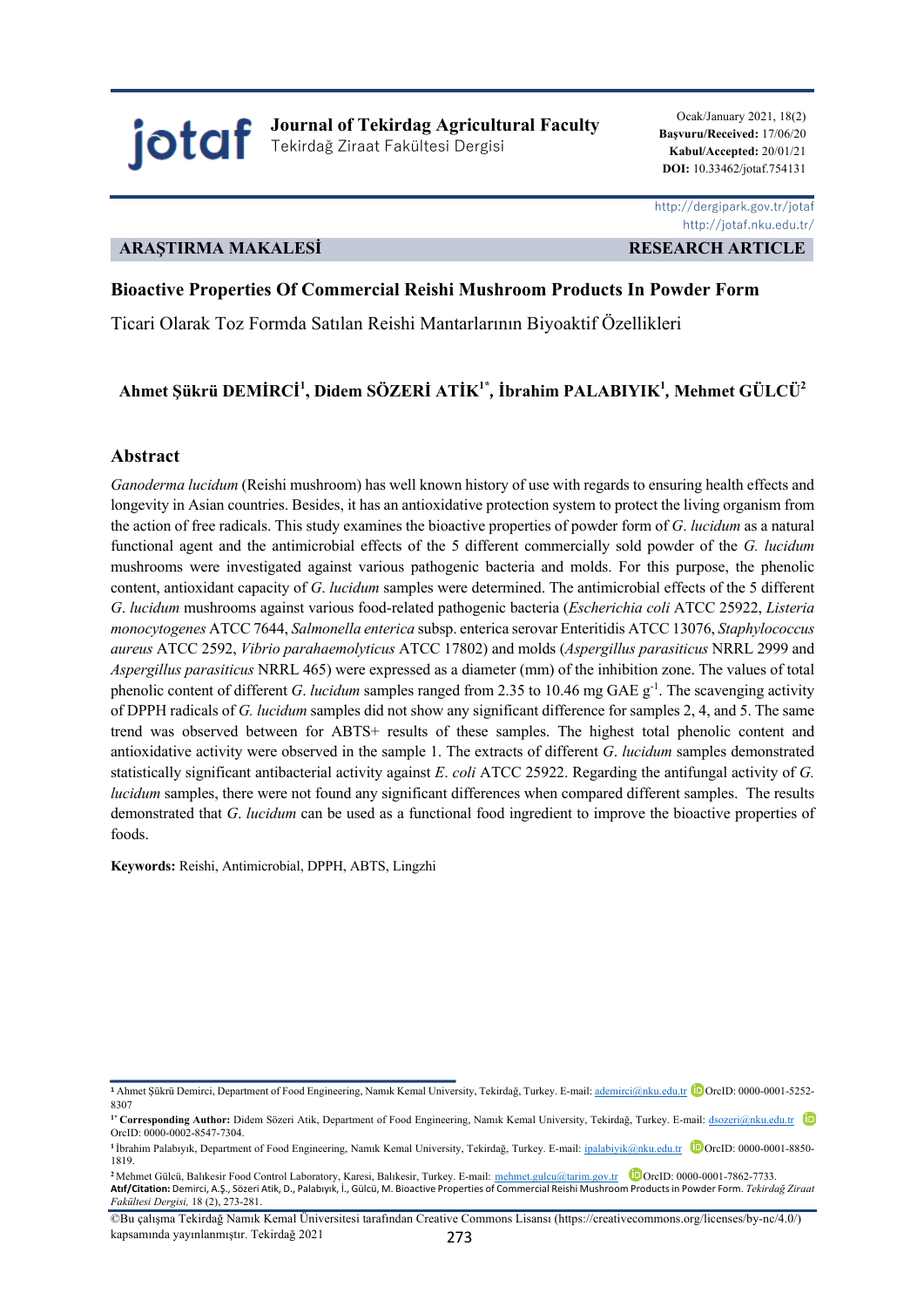*Ganoderma lucidum* (Reishi mantarı), Asya ülkelerinde sağlık etkileri ve uzun ömürlülüğü sağlamak için yaygın olarak bilinen bir kullanım geçmişine sahiptir. Ayrıca, canlı organizmayı serbest radikallerin etkisinden korumak için antioksidatif koruma sistemine de sahiptir. Bu çalışmada toz formunda *G. lucidum*'un doğal fonksiyonel ajanlar olarak biyoaktif özellikleri incelenmiş ve *G. lucidum* mantarlarının ticari olarak satılan 5 farklı tozunun çeşitli gıda patojeni bakterilere ve küflere karşı antimikrobiyal etkileri araştırılmıştır. Bu amaçla *G. lucidum* numunelerinin toplam fenolik içeriği, antioksidan kapasitesi de belirlenmiştir. 5 farklı *G. lucidum* mantarının antimikrobiyal etkileri, gıda ile ilgili çeşitli patojenik bakterilere (*Escherichia coli* ATCC 25922, *Listeria monocytogenes* ATCC 7644, *Salmonella enterica* subsp. enterica serovar Enteritidis ATCC 13076, *Staphylococcus aureus* ATCC 2592, *Vibrio parahaemolyticus* ATCC 17802) küflere (*Aspergillus parasiticus* NRRL 2999 ve *Aspergillus parasiticus* NRRL 465) karşı araştırılmış ve sonuçlar inhibisyon zon çapı (mm) olarak ifade edilmiştir. Farklı *G. lucidum* örneklerinin toplam fenolik içeriği değerlerinin 2.35 ila 10.46 mg GAE g-1 arasında değiştiği bulunmuştur. *G. lucidum* numunelerinin DPPH radikallerine karşı antioksidan aktivitesi araştırıldığında; 2, 4 ve 5 numaralı örnekler arasında önemli bir fark gözlemlenmemiştir. Bu numunelerin ABTS+ sonuçları için de aynı eğilim olduğu tespit edilmiştir. En yüksek toplam fenolik içerik ve antioksidatif aktivite *G. lucidum*'un 1 numaralı örneğinde belirlenmiştir. Farklı *G. lucidum* örneklerinin ekstraktları, *E. coli* ATCC 25922'ye karşı istatistiksel olarak anlamlı antibakteriyal aktivite gösterirken (p <0.05), *G. lucidum* örneklerinin antifungal aktivitesi ile ilgili olarak, farklı örnekler karşılaştırıldığında istatistiksel olarak anlamlı bir farklılık bulunamamıştır (p> 0.05). Elde edilen sonuçlara göre, *G. lucidum*'un gıdaların biyoaktif özelliklerini geliştirmek için fonksiyonel bir gıda bileşeni olarak kullanılabileceğini görülmektedir.

**Anahtar Kelimeler:** Reishi, Antimikrobiyal, DPPH, ABTS, Lingzhi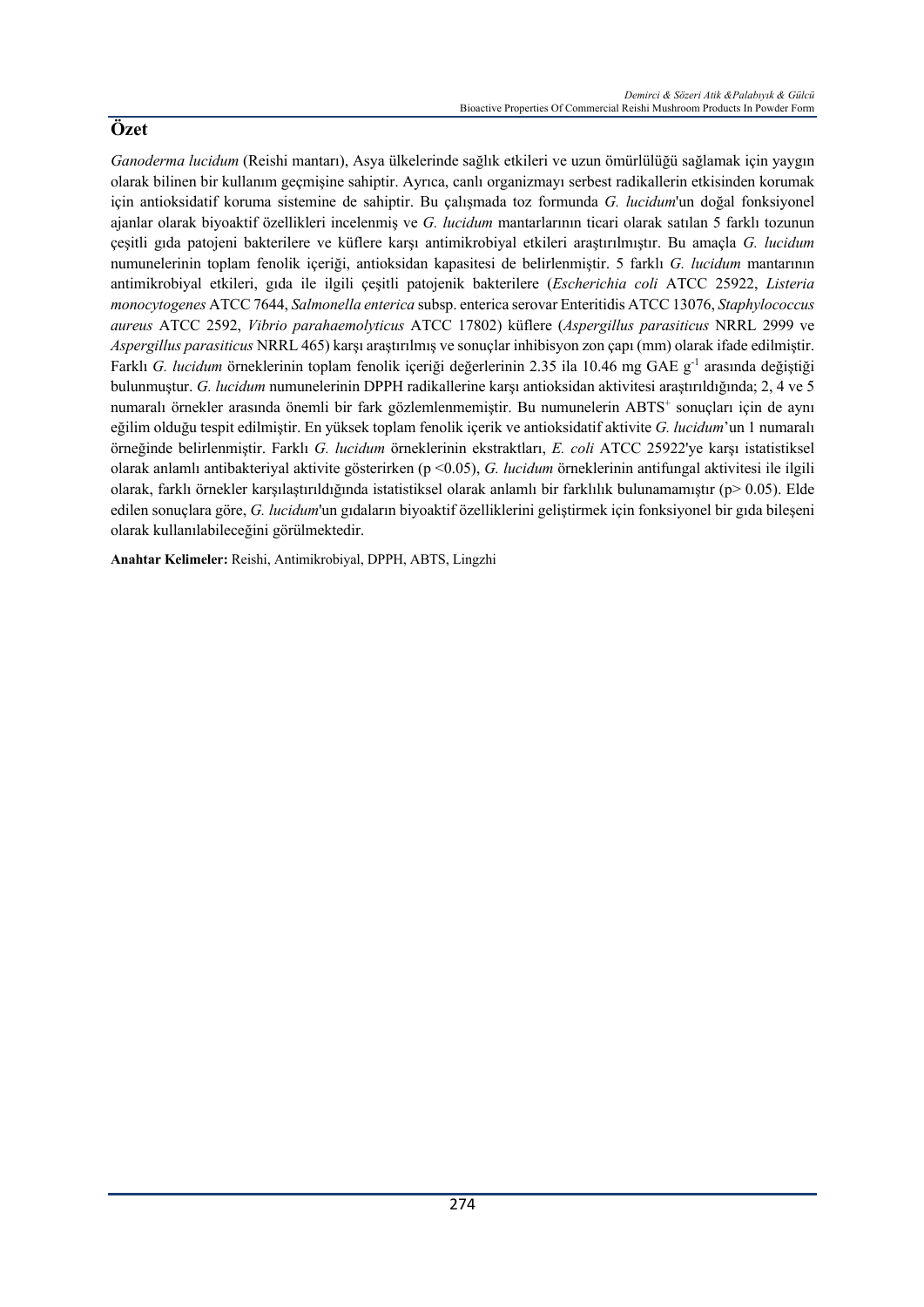## **1. Introduction**

The increasing world population has various problems related to nutrition and health. Despite the great advances in science and technology, the unconscious consumption of natural resources and the economic difficulties encountered have made it necessary to use natural resources for multiple purposes. On the other hand, the natural and synthetic antibiotics developed so far have been ineffective in the fight against infectious diseases as a result of the resistance of microorganisms, and various side effects have led the science of medicine to discover new and natural antimicrobial substances (Karaman et al., 2003).

According to previous scientific research, it has been determined that some macrofungus species produce various chemical compounds with antibacterial, antifungal, antiviral, and antiprotozoal properties. Antimicrobial effects of macrofungi are caused by some phenolic compounds, purines and pyrimidines, quinones, terpenoids, and phenylpropanoid derivative antagonistic substances synthesized by the fungal metabolism (Benedict and Brady, 1972). Many fungal species are used in the world for therapeutic purposes such as *Ganoderma lucidum* (Lingzhi), *Ophiocordyceps* (Cordyceps) (Paterson, 2006), *Lentinula edodes* (Shiitake), *Piptoporus betulinus* (Birch polypore/ bracket), *Grifola frondosa* (Hen of the woods/Maitake), *Inonotus obliquus* (Chaga) ve *Agaricus subrufescens* (Almond mushroom) (De Silva et al., 2012; Wasser, 2011).

*G*. *lucidum* which has been known as the immortality plant in China and also it is known as Reishi or Mannentake in Japan. Moreover, *Ganoderma lucidum* is known as Ling-Zhi in China and it represents good luck (Kino et al., 1989). The health-promoting effects of the mushroom have been known for centuries. The modern scientific studies have also confirmed that *G*. *lucidum* has various health effects such as immune-regulating, antitumor, antioxidant, antimicrobial, cardiovascular, antiallergenic, liver-protecting and antidiabetic (Berovič et al., 2003; Li et al., 2010; Wasser, 2010). It has been reported that the bioactive components of *Ganoderma* species such as polysaccharides, terpenoids, sterols, lectins proteins, nucleotides, and fatty acids are the main cause of the beneficial effects of the mushroom on human health (Yeung, 2004). Furthermore, Kim and Kim (1999) demonstrated that *G. lucidum* was non-toxic to healthy cells, even if taken at high doses.

Besides, *Ganoderma* species produce a wide variety of potential intra-cellular and extra-cellular antimicrobial components (Liu et al., 2009). Several studies have revealed the antimicrobial activity of *G. lucidum* (Gao et al., 2005; Quereshi et al., 2010; Sheena et al., 2003). *G. lucidum* products are sold commercially in different forms such as tea, dietary supplements and powders. These products are obtained from mycelia, fruit body and spores parts of the product.

It is known to have an antioxidative protection system to protect the living organism from the action of free radicals. In some cases, free radicals appear to be excessive in the body due to the antioxidative protective system not working well. This causesdamage to the body such as the amount of free radicals increases, aging accelerates, cell death, tissue death, and damage to brain vessels. Recent evidence suggests that *G*. *lucidum* contributes to the removal of reactive oxygen species by increasing the superoxide dismutase and catalase enzyme activity (Ajith et al., 2009; Smina et al., 2011).

The aim of this study was to investigate the antimicrobial effects, of the 5 different commercially sold powders of the *G*. *lucidum* mushrooms against various food-related pathogenic bacteria and molds, thereby finding new sources in the fight against infectious diseases. Besides, this study was also designed to determine total phenolic contents and antioxidant capacities of *G*. *lucidum* samples.

# **2. Materials and Methods**

# *2.1. Materials*

Five different powder of the commercial Lingzhi (*G. lucidum*) products were purchased from different commercial firms. Folin-Ciocalteu reagent, sodium carbonate, methanol, DPPH, and ABTS<sup>+</sup> were provided from Merck KGaA (Darmstadt, Germany).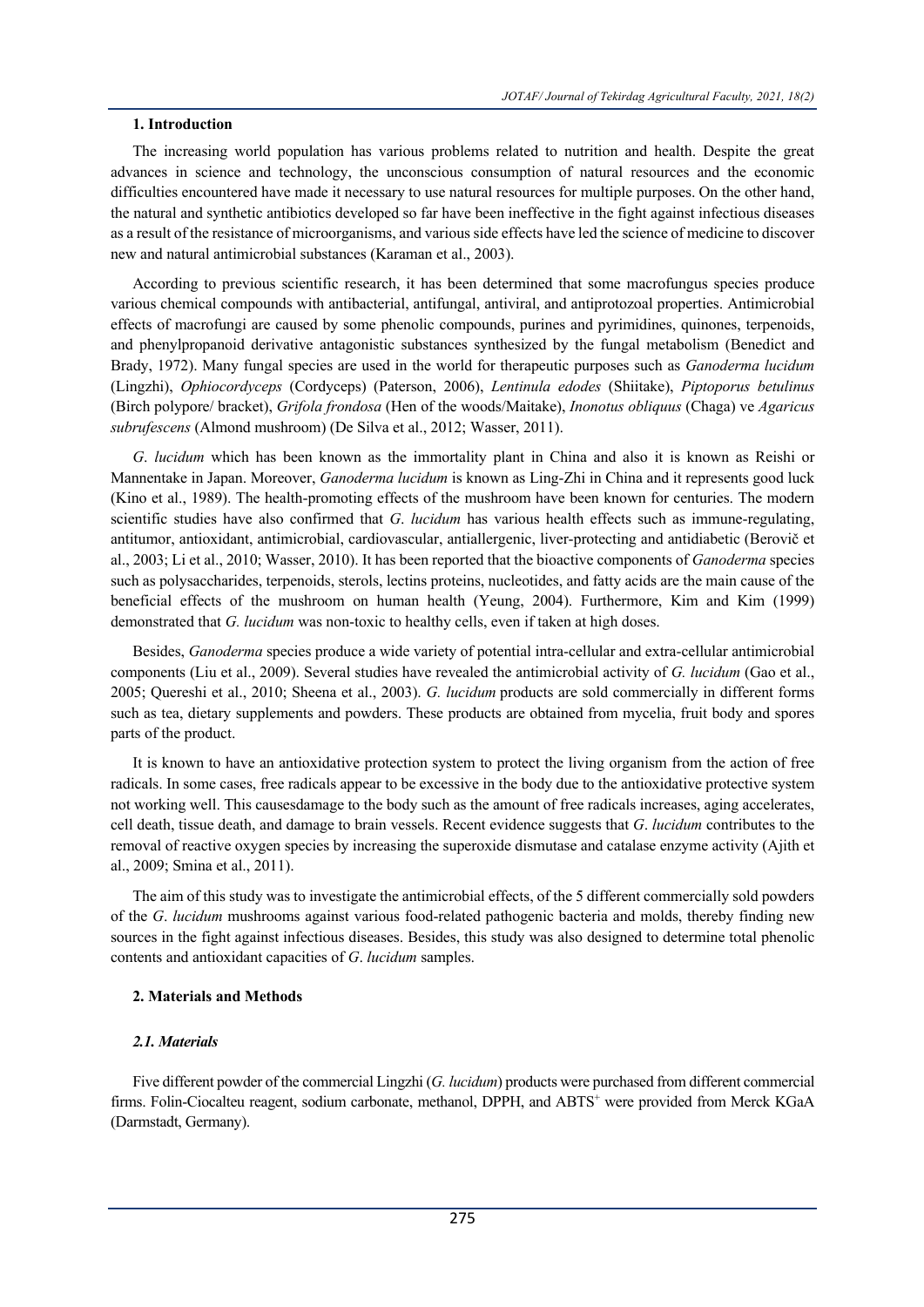## *2.2. Extraction procedure of Ganoderma lucidum samples for antioxidant and phenolic content analysis*

One g of sample was mixed with methanol 99% to the ratio of 1:9 (reishi: methanol) and extracted with using a rotary shaker, the mixture was shaken (Rotator, Dragon Laboratory Instruments) at 70 rpm and room temperature for 2 h. Then, at 4500 rpm at 4 °C, the extracts were centrifuged for 15 min and to remove suspended materials, the extracts were filtered through Whatman No.1 filter and stored at 4 °C until analysis. All extractions were performed in triplicate.

## *2.3. Determination of total phenolic content*

The total phenolic content (TPC) of samples was evaluated according to the procedure reported by (Singleton et al. 1999; Bozdemir et al. 2021). For analysis, 100 µL of the extracted sample was mixed with 7.5 mL of distilled water. 500 µL Folin-Ciocalteu reagent and 1 ml of stock solution of  $Na_2CO_3$  were added to the mixture. The absorbance of samples was measured at 720 nm and results were given as mg GAE  $g^{-1}$ . All trials were duplicated.

# *2.4. Antioxidant activity*

ABTS+ (2,2′-Azino-bis-3-ethylbenzothiazoline-6-sulfonic) and DPPH (1,1-diphenyl-2-picrylhydrazyl) radical scavenging methods were used to determine the antioxidant activity of *G*. *lucidum* samples. DPPH radical scavenging activity was measured at 517 nm and results were expressed as µmol Trolox equivalent g<sup>-1</sup> according to the method as previously used (Brand-Williams et al. 1995). ABTS<sup>+</sup> radical scavenging method was used at 734 nm by adapting the procedure used by Re et al. (1999) and Durmus et al., (2020). Results were given as µmol Trolox equivalent g<sup>-1</sup>. All trials were duplicated.

### *2.5. Antimicrobial activity*

For antimicrobial analysis, 5 food-based pathogenic bacteria and 2 fungi were used. *Escherichia coli* ATCC 25922, *Listeria monocytogenes* ATCC 7644, *Salmonella enterica* subsp. enterica serovar Enteritidis ATCC 13076 and *Staphylococcus aureus* ATCC 2592, *Vibrio parahaemolyticus* ATCC 17802, *Aspergillus parasiticus* NRRL 2999 and *Aspergillus parasiticus* NRRL 465 were obtained from the Food Microbiology Laboratory of Namık Kemal University, Food Engineering Department. The agar disc diffusion method was used for the determination of antimicrobial activities of the extracts in question (NCCLS, 1997; Apaydin and Gümüş, 2018). The stock solution of the overnight culture was standardized to 0.5 McFarland scale. Mueller Hinton Agar (Merck, Darmstadt, Germany) and Potato Dextrose Agar (Merck, Darmstadt, Germany) were used to perform antimicrobial analysis. A suspension of the tested microorganism (0.1 mL of  $10^8$  cells per ml of bacteria and  $10^4$  spore/mL of fungi) was spread on the solid media plates. Filter paper discs (6 mm in diameter) were impregnated with 20  $\mu$ L of the extracts and placed on the inoculated plates. After the incubation at  $37^{\circ}$ C for 24 hours, inhibition zones were measured by a calliper. Tests were carried out in triplicate.

# *2.6. Statistical analysis*

The TPC, antioxidant, and antimicrobial activity results of *Ganoderma lucidum* samples were analyzed with one-way ANOVA to find significant differences by using JMP statistical software (State College PA, USA). For compare means, the Tukey multiple comparison test was used at 95% confidence level. Values are presented as means  $\pm$  SD of three parallel measurements.

# **3. Results and Discussion**

# *3.1. Total phenolic contents of samples*

The results of the total phenolic content of *G*. *lucidum* are demonstrated in Figure 1. When compared to TPC values of different samples of *G*. *lucidum*, it was observed that Sample 1 had 10.46 mg GAE g<sup>-1</sup> TPC value which was significantly higher than other samples (p<0.05). The TPCs of *G. lucidum* samples were found between 2.35-10.46 mg GAE g<sup>-1</sup>. Furthermore, it is apparent from *Figure 1* that there was no significant difference (p>0.05) between the samples 4 and 5 whereas they were followed for TPC values by samples 2 and 3, respectively.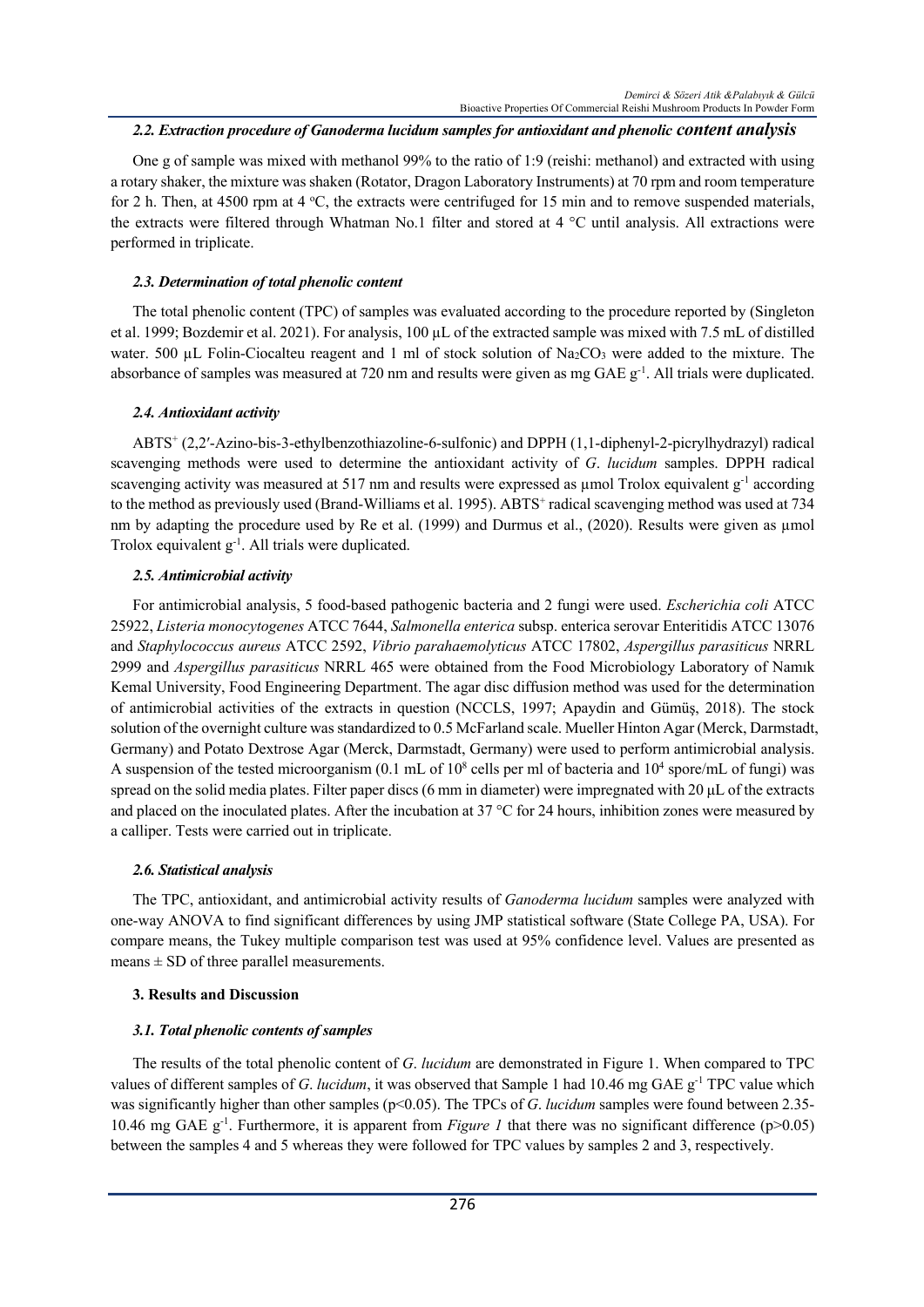

Results are expressed as the mean and the error bars represent standard deviation of means  $(n=3)$ Lower-case letters present the differences between the samples  $(p<0.05)$ 

# *Figure 1. Total phenolic content of Ganoderma lucidum samples*

Ćilerdžić et al. (2014) reported that there was a difference between various *G*. *lucidum* samples, while phenolic content of the samples cultivated on wheat straw varied from  $28.06$  mg GAE/g to  $52.15$  mg GAE g<sup>-1</sup>. However, the commercial strain of *G. lucidum* sample was found as 33.42 mg GAE g<sup>-1</sup>. On contrary, the total phenolic results of samples which are used in the present study were found lower than the other studies. For the determination of the effect of extraction solution on *G*. *lucidum* samples, Celık et al. (2014) were used as methanol and ethanol for the extraction. They found that there was no significant difference between the two extraction materials.

# *3.2. Antioxidant activity*

The result of TPC values was found consistent with the antioxidant activity of *G*. *lucidum* samples. DPPH and ABTS+ radical scavenging abilities of *G*. *lucidum* samples are given in Figure 2 and Figure 3, respectively. According to *Figure 2* and 3, correlating with the phenolic content of 10.46 mg GAE g<sup>-1</sup> (see *Fig. 1*), sample 1 also showed the highest antioxidant activity when compared to other samples.

The scavenging activity of DPPH radicals of *G. lucidum* samples was ranged from 0.81 to 9.98 µmol Trolox g<sup>-1</sup>. In addition, the results of samples 2,4 and 5 did not show any significant difference in DPPH scavenging activity (p>0.05). However, sample 3 resulted in the lowest value of DPPH. There are similarities with the results of Veljović et al. (2017) who found the antioxidant activity of *G*. *lucidum* ethanol extracts was ranged from 1.40 to 3.07 mmol Trolox Equivalent. The content of *Ganoderma* species such as polysaccharides, glycoproteins, and polysaccharidic extracts is an important factor for its antioxidant property (Ferreira et al., 2015). Besides, researchers reported that GLP2 (*G*. *lucidum* polysaccharides) which is a polysaccharide from *G*. *lucidum* showed only 9.5% lower antioxidant activity from BHT (Butylated hydroxytoluene). It showed that components of *G*. *lucidum* can be used as a potential antioxidant (Lim et al., 2011; Ma et al., 2013).

The same trend was observed between DPPH and  $ABTS<sup>+</sup>$  results of samples. There were no significant differences between samples 2, 4 and 5 ( $p$ <0.05) whereas sample 1 had higher ABTS+ scavenging activity. The effect of ABTS<sup>+</sup> scavenging activity on our different samples were found between 9.71-107.47 µmol Trolox  $g^{-1}$ . Although these results differed from a published study of Sudheer et al. (2018), they found that the ABTS<sup>+</sup> radical scavenging activities of *G. lucidum* samples were ranged from 32.5 to 38.42 mg Trolox g<sup>-1</sup> dry weight. On the other hand, Islam et al. (2016) reported that the results of ABTS<sup>+</sup> radical scavenging activity were found as 12.94 umol Trolox  $g^{-1}$  which supported the present study. A possible explanation for this might be the different composition of samples.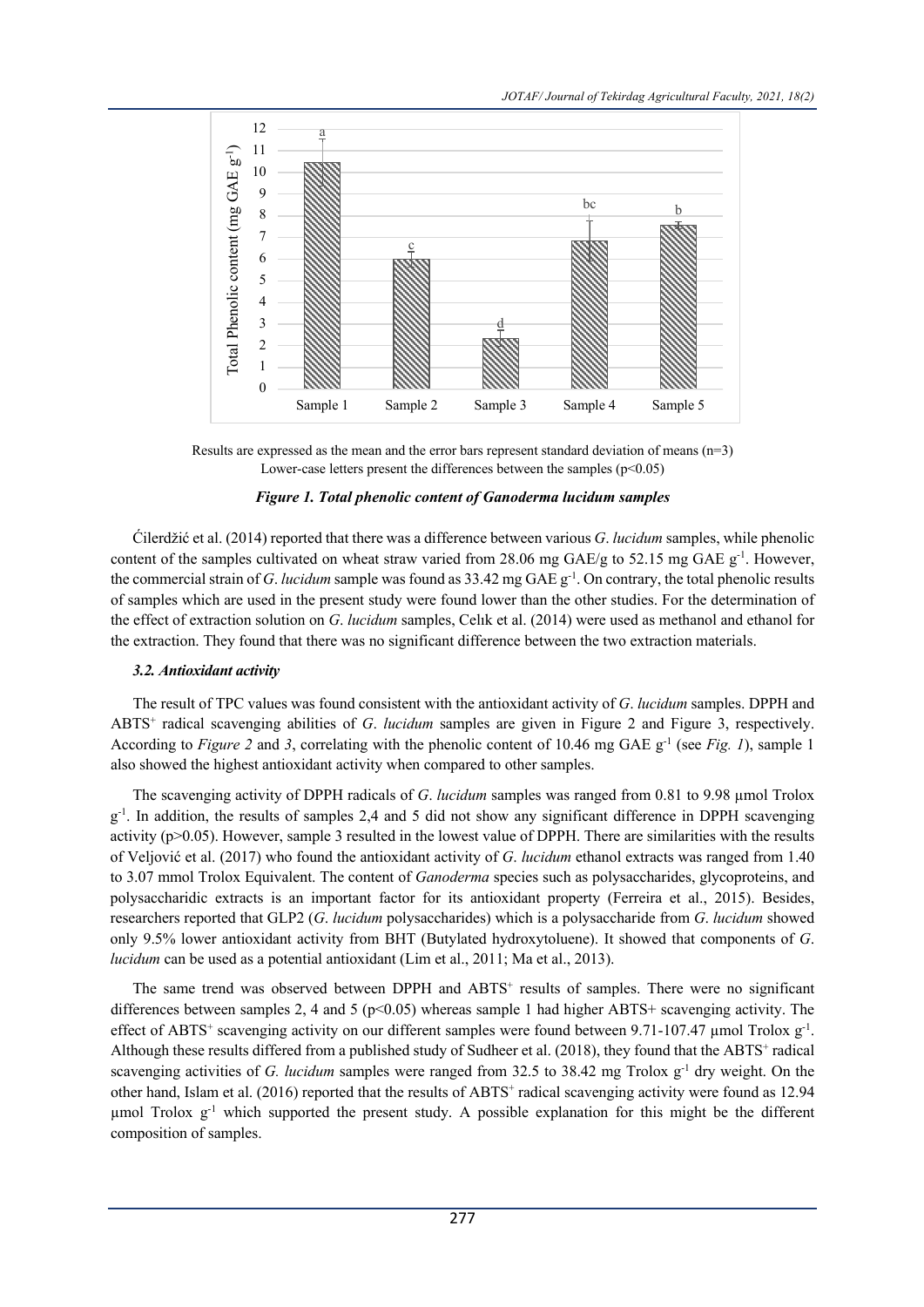*Demirci & Sözeri Atik &Palabıyık & Gülcü* Bioactive Properties Of Commercial Reishi Mushroom Products In Powder Form



Results are expressed as the mean and the error bars represent standard deviation of means (n=3). Lower-case letters present the differences between the samples ( $p<0.05$ ).



*Figure 2. DPPH radical scavenging activity of Ganoderma lucidum samples*

#### *Figure 3. ABTS+ radical scavenging activity of Ganoderma lucidum samples*

Studies showed that *G. lucidum* increases the activity of super oxide dismutase and catalase which are enzymes involved in removing harmful reactive oxygen species (ROS) (Ajith et al., 2009; Smina et al., 2011).

#### *3.2. Antimicrobial analysis*

Antimicrobial potential of *G*. *lucidum* extracts was evaluated by disc-diffusion method and is shown in Table 1. Sample 3 was found to be most effective with high inhibition zones compared to the other samples against bacterial strains under the treatment conditions tested. However, there were not significant differences between mushroom samples against pathogenic bacteria except *E. coli* ATCC 25922.

The extracts of different commercial *G*. *lucidum* samples demonstrated various antibacterial activity against *E*. *coli* ATCC 25922 (p<0.05). *G. lucidum* samples produced inhibition zones in the range of 7.61-14.33 mm. This finding is in agreement with the study of Ćilerdžić et al. (2014), who reported that the antibacterial activity zones of different *G*. *lucidum* samples ranged from 10.5 to 13.3 mm. In the present study, the higher susceptibility of *E*. *coli* ATCC 25922 was observed for samples 3 and 4. Also it was followed by samples 2 and 5. Sample 1 was found to have lower antibacterial activity against *E*. *coli* ATCC 25922.

*S*. *aureus* is a pathogen which can create biofilms on the surface of food products (Shi and Zhu, 2009). As in Table 2, there was not a significant difference between *G. lucidum* samples (p>0.05). The measured ranges of antibacterial activity of samples against *S*. *aureus* ATCC 2592 were found from 8.71 to 11.62 mm. The antibacterial activity of *G*. *lucidum* samples against *S*. *aureus* was found lower than one revealed by Ćilerdžić et al. (2014). *S*. Enteritidis ATCC 13076 was inhibited by *G*. *lucidum* samples in the inhibition range of 9.13-11.15

Results are expressed as the mean and the error bars represent standard deviation of means  $(n=3)$ . Lower-case letters present the differences between the samples  $(p<0.05)$ .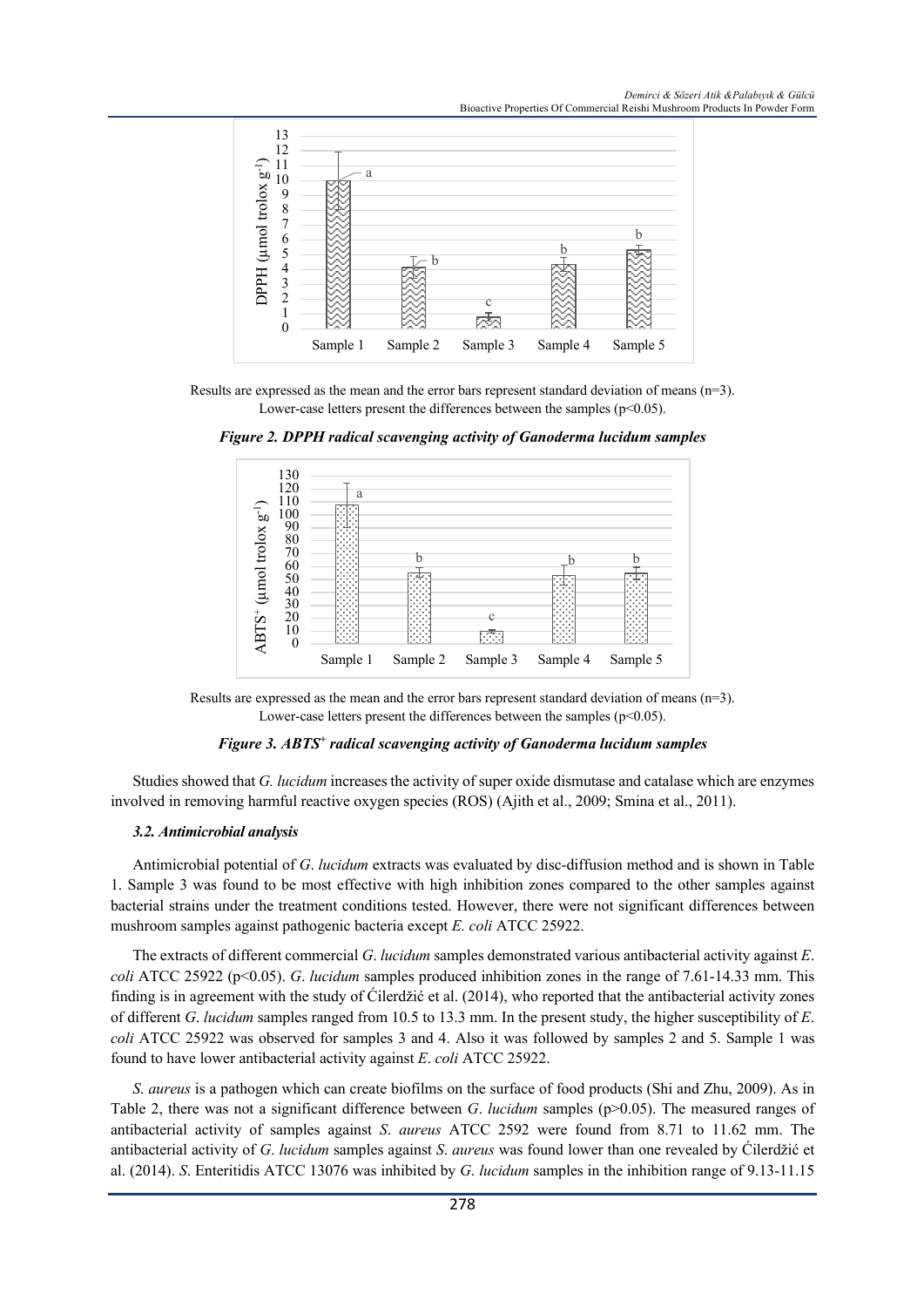mm. On the other hand, no significant differences were found between *G. lucidum* samples (p>0.05). This study produced results which corroborated the findings of a great deal of the previous work. As Celık et al. (2014) mentioned in their research, ethanolic and methanolic extracts of *G*. *lucidum* showed antibacterial activity against *S.* Enteritidis ATCC 13076. They found the inhibition diameter of *G*. *lucidum* samples as 12 mm which is similar to the present study.

|                                                                          | Inhibition zone diameter (mm) |                     |                  |                  |                     |  |  |  |
|--------------------------------------------------------------------------|-------------------------------|---------------------|------------------|------------------|---------------------|--|--|--|
| <b>Microorganisms</b>                                                    | <i>G. lucidium</i> samples    |                     |                  |                  |                     |  |  |  |
|                                                                          | Sample 1                      | Sample 2            | Sample 3         | Sample 4         | Sample 5            |  |  |  |
| Escherichia coli ATCC 25922                                              | $7.61 \pm 1.13b$              | $10.85 \pm 2.43$ ab | $14.33\pm0.38a$  | $13.56\pm4.38a$  | $10.25 \pm 2.23$ ab |  |  |  |
| <i>Staphylococcus aureus</i> ATCC<br>2592                                | $8.71 \pm 2.00$               | $8.83 \pm 2.06$     | $9.17 \pm 1.63$  | $11.62\pm1.89$   | $9.88 \pm 0.80$     |  |  |  |
| Salmonella enterica subsp.<br>enterica serovar Enteritidis<br>ATCC 13076 | $9.13 \pm 2.50$               | $11.15 \pm 1.42$    | $10.80 \pm 0.88$ | $9.86 \pm 2.80$  | $10.02\pm1.02$      |  |  |  |
| Listeria monocytogenes ATCC<br>7644                                      | $10.57 \pm 2.19$              | $11.44 \pm 2.96$    | $11.83 \pm 1.96$ | $11.66\pm2.40$   | $9.36 \pm 1.64$     |  |  |  |
| Vibrio parahaemolyticus ATCC<br>17802                                    | $11.44\pm3.14$                | $11.63\pm3.49$      | $13.34\pm4.36$   | $10.30 \pm 2.88$ | $10.41 \pm 2.79$    |  |  |  |
| <i>Aspergillus parasiticus</i> NRRL<br>2999                              | $12.46 \pm 0.47$              | $12.73 \pm 1.15$    | $12.82\pm4.11$   | $13.85 \pm 2.10$ | $12.43\pm1.18$      |  |  |  |
| Aspergillus parasiticus NRRL<br>465                                      | $13.13\pm0.75$                | $13.67 \pm 1.00$    | $13.20 \pm 1.15$ | $11.03\pm1.45$   | $12.00 \pm 1.71$    |  |  |  |

|  |  |  | Table 1. Antimicrobial activity results of different Ganoderma lucidum samples |  |
|--|--|--|--------------------------------------------------------------------------------|--|
|  |  |  |                                                                                |  |
|  |  |  |                                                                                |  |

Results are expressed as the mean±standard deviation (n=3)

Different letters in the same row are significantly different  $(p<0.05)$ 

Antimicrobial activity against *V*. *parahaemolyticus* ATCC 17802 was manifested as zone diameter between 9.36–11.83 mm depending on the *G. lucidum* sample studied. However, there was no significant difference between samples against this bacterium (p>0.05).

The antifungal activity of *G*. *lucidum* samples on *A*. *parasiticus* NRRL 2999 and *A*. *parasiticus* NRRL 465 is presented in Table 1. Regarding the antifungal activity of *G*. *lucidum* samples, there were no significant differences when compared different samples (p>0.05). The results showed that the inhibition diameter of *G*. *lucidum* samples was found from 12.43 to 13.85 mm and 11.03-13.67 mm for *A*. *parasiticus* NRRL 2999 and *A*. *parasiticus* NRRL 465, respectively. Terpenoids are reported to be one of the major antimicrobial constituents of *Ganoderma* species (Gao et al., 2003).

# **4. Conclusion**

In this study, comparison of total phenolic content, antimicrobial and antioxidant properties of 5 commercial Lingzhi (*G. lucidum*) products currently available on the market was studied. The findings of this study indicated that there was a difference between samples in terms of the total phenolic content, antioxidative power and antibacterial activity against *E*. *coli* ATCC 25922. The results obtained from the disc diffusion method, indicated that the microorganisms *S. aureus* was the most resistant microorganism tested, showing the smallest inhibition zones, in the presence of *G. lucidum* extracts. As a result of the high phenolic content, antioxidant power and antimicrobial activity of the samples, this study showed that *G*. *lucidum* can be a potential candidate as a functional food ingredient to improve the biological activity of food products.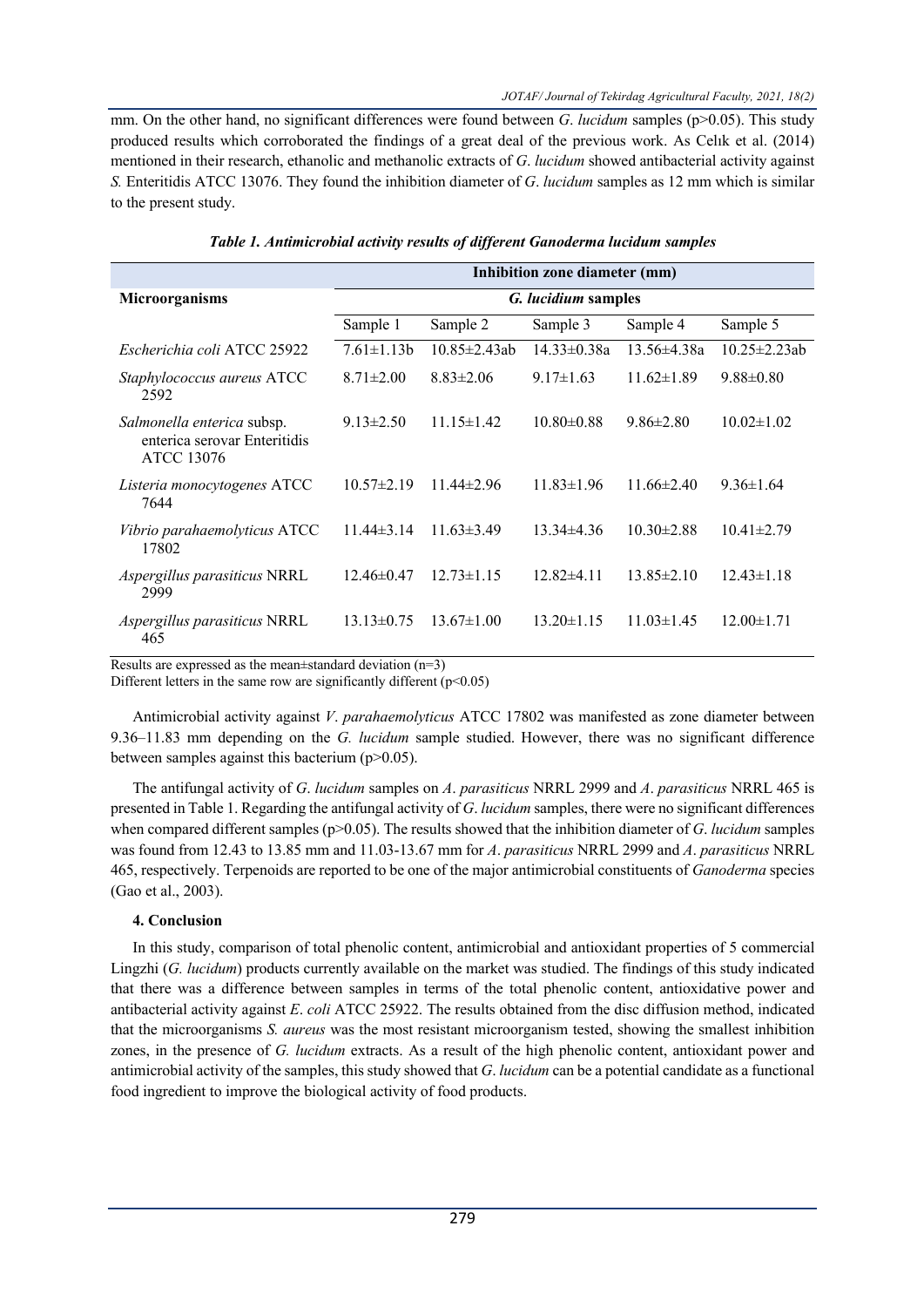#### **References**

- Ajith, T., Sudheesh, N., Roshny, D., Abishek, G., Janardhanan, K. (2009). Effect of *Ganoderma lucidum* on the activities of mitochondrial dehydrogenases and complex I and II of electron transport chain in the brain of aged rats. *Experimental gerontology, 44*(3), 219-223.
- Apaydin, H. and Gümüş, T. (2018). Inhibitory effect of propolis (bee gum) against *staphylococcus aureus* bacteria isolated from instant soups 1. Journal of Tekirdag Agricultural Faculty, 15(1), 67-75.
- Benedict, R. and Brady, L. (1972). Antimicrobial activity of mushroom metabolites. *Journal of pharmaceutical sciences, 61*(11), 1820-1822.
- Berovič, M., Habijanič, J., Zore, I., Wraber, B., Hodžar, D., Boh, B., Pohleven, F. (2003). Submerged cultivation of Ganoderma lucidum biomass and immunostimulatory effects of fungal polysaccharides. *Journal of Biotechnology, 103*(1), 77-86.
- Brand-Williams, W., Cuvelier, M.-E., Berset, C. (1995). Use of a free radical method to evaluate antioxidant activity. *LWT-Food science and Technology, 28*(1), 25-30.
- Bozdemir, M., Kamer, D. D. A., Akgül, G., Gümüş, T. (2021) Farklı hammaddelerden üretilen sirkelerin bazı fizikokimyasal ve fonksiyonel özellikleri. Tekirdağ Ziraat Fakültesi Dergisi, 18(1), 32-44.
- Celık, G. Y., Onbaslı, D., Altınsoy, B., Allı, H. (2014). In vitro antimicrobial and antioxidant properties of *Ganoderma lucidum* extracts grown in Turkey. *European Journal of Medicinal Plants*, 709-722.
- Ćilerdžić, J., Vukojević, J., Stajić, M., Stanojković, T., & Glamočlija, J. (2014). Biological activity of *Ganoderma lucidum* basidiocarps cultivated on alternative and commercial substrate. *Journal of ethnopharmacology, 155*(1), 312-319.
- De Silva, D. D., Rapior, S., Fons, F., Bahkali, A. H., & Hyde, K. D. (2012). Medicinal mushrooms in supportive cancer therapies: an approach to anti-cancer effects and putative mechanisms of action. *Fungal Diversity, 55*(1), 1-35.
- Durmus, F., Ozcan-Sinir, G., Sahin, K. G., Çopur, O. U. (2020). Determination of Physicochemical Properties and Antioxidant Capacity of Artichoke (Cynara cardunculus var. Scolymus L.) Jam Produced from Different Cultivars.
- Ferreira, I. C., Heleno, S. A., Reis, F. S., Stojkovic, D., Queiroz, M. J. R., Vasconcelos, M. H., Sokovic, M. (2015). Chemical features of Ganoderma polysaccharides with antioxidant, antitumor and antimicrobial activities. *Phytochemistry, 114*, 38-55.
- Gao, Y., Tang, W., Gao, H., Chan, E., Lan, J., Li, X., Zhou, S. (2005). Antimicrobial activity of the medicinal mushroom Ganoderma. *Food Reviews International, 21*(2), 211-229.
- Gao, Y., Zhou, S., Huang, M., and Xu, A. (2003). Antibacterial and antiviral value of the genus Ganoderma P. Karst. species (Aphyllophoromycetideae): a review. *International Journal of Medicinal Mushrooms, 5*(3).
- Islam, T., Yu, X., Xu, B. (2016). Phenolic profiles, antioxidant capacities and metal chelating ability of edible mushrooms commonly consumed in China. *LWT - Food Science and Technology, 72*, 423-431. doi:https://doi.org/10.1016/j.lwt.2016.05.005
- Karaman, İ., Şahin, F., Güllüce, M., Öǧütçü, H., Şengül, M., Adıgüzel, A. (2003). Antimicrobial activity of aqueous and methanol extracts of Juniperus oxycedrus L. *Journal of Ethnopharmacology, 85*(2), 231-235. doi:https://doi.org/10.1016/S0378-8741(03)00006-0
- Kim, K. C. and Kim, I. (1999). Ganoderma lucidum extract protects DNA from strand breakage caused by hydroxyl radical and UV irradiation. *International Journal of Molecular Medicine, 4*(3), 273-280.
- Kino, K., Yamashita, A., Yamaoka, K., Watanabe, J., Tanaka, S., Ko, K., Tsunoo, H. (1989). Isolation and characterization of a new immunomodulatory protein, ling zhi-8 (LZ-8), from *Ganoderma lucidium*. *Journal of Biological Chemistry, 264*(1), 472-478.
- Li, W. J., Nie, S. P., Chen, Y., Xie, M. Y., He, M., Yu, Q., Yan, Y. (2010). Ganoderma atrum polysaccharide protects cardiomyocytes against anoxia/reoxygenation-induced oxidative stress by mitochondrial pathway. *Journal of cellular biochemistry, 110*(1), 191-200.
- Lim, D.-H., Choi, D., Choi, O.-Y., Cho, K.-A., Kim, R., Choi, H.-S., Cho, H. (2011). Effect of Astragalus sinicus L. seed extract on antioxidant activity. *Journal of Industrial and Engineering Chemistry, 17*(3), 510-516.
- Liu, D., Hu, Z., Liu, Z., Yang, B., Tu, W., Li, L. (2009). Chemical composition and antimicrobial activity of essential oil isolated from the cultured mycelia of Ganoderma japonicum. *Journal of Nanjing Medical University, 23*(3), 168-172.
- Ma, C.-w., Feng, M., Zhai, X., Hu, M., You, L., Luo, W., Zhao, M. (2013). Optimization for the extraction of polysaccharides from *Ganoderma lucidum* and their antioxidant and antiproliferative activities. *Journal of the Taiwan Institute of Chemical Engineers, 44*(6), 886-894. doi:https://doi.org/10.1016/j.jtice.2013.01.032
- NCCLS (1997). Performance Standards for Antimicrobial Disk Susceptibility Tests, 6th Edn, *Approved Standards*. Document M2-A6. Wayne, PA: NCCLS
- Paterson, R. R. M. (2006). Ganoderma–a therapeutic fungal biofactory. *Phytochemistry, 67*(18), 1985-2001.

Quereshi, S., Pandey, A., Sandhu, S. (2010). Evaluation of antibacterial activity of different *Ganoderma lucidum* extracts. *J Sci Res, 3*, 9-13.